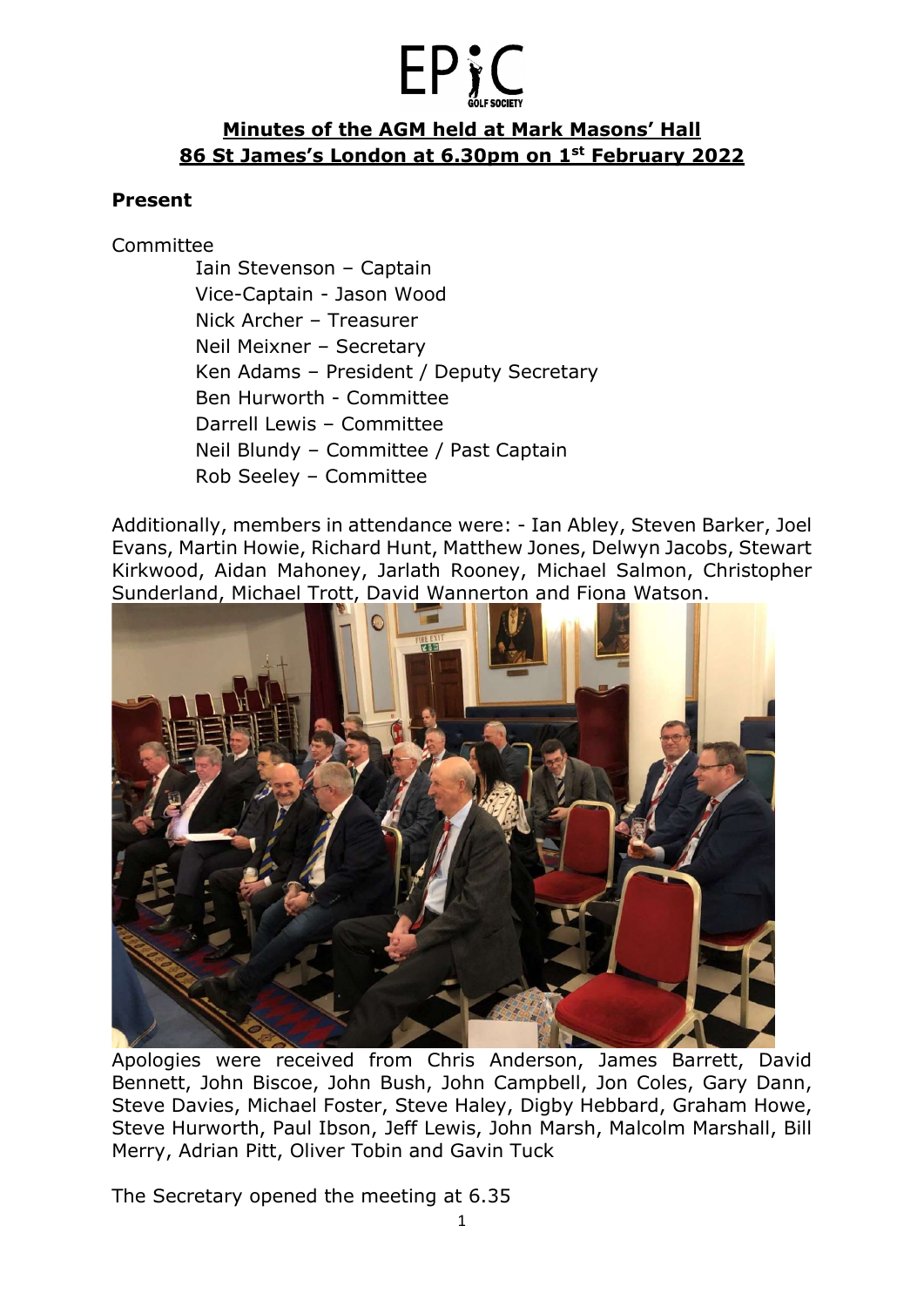#### 1. Minutes of Previous Meeting

The minutes of the previous AGM held on  $11<sup>th</sup>$  February 2021 were unanimously agreed.

#### 2. Matters arising

The Secretary noted that the Martyn Rowlands Hole in one Trophy mentioned above was duly presented to both Steven Barker and Jason Wood at Moor Park in the spring of 2021

### 3. Captain's Report

The Captain delivered the whole of his report verbatim. If you'd like to see it all use this link!

http://epicgolfingsociety.co.uk/wp-content/uploads/2022/01/2022-Captains-Report.pdf

# 4. Secretary's Report

The Secretary offered his report as read, highlighting only that members were encouraged to put the event dates in their diary now and make every effort to attend as many events as possible.

### 5. Treasurer's Report & Accounts

The treasure offered the Balance Sheet as issued but outlined the following key messages.

- a. Charity donation made to Rosie's Rainbow totalled £6775 over the 4 years of Ken Adams's Presidency.
- b. Turnover for 2021 was up to £5225 for the 6 events, up from 4 in 2020.
- c. Profit on the year £1408

### 6. 2022 Subscription

Michael Salmon proposed, seconded by Aidan Mahoney, that the annual subscription remain at £50 and carried unanimously.

Members are reminded to send their payments to Nick Archer as soon as possible and to annotate them so we know what they were for and where they came from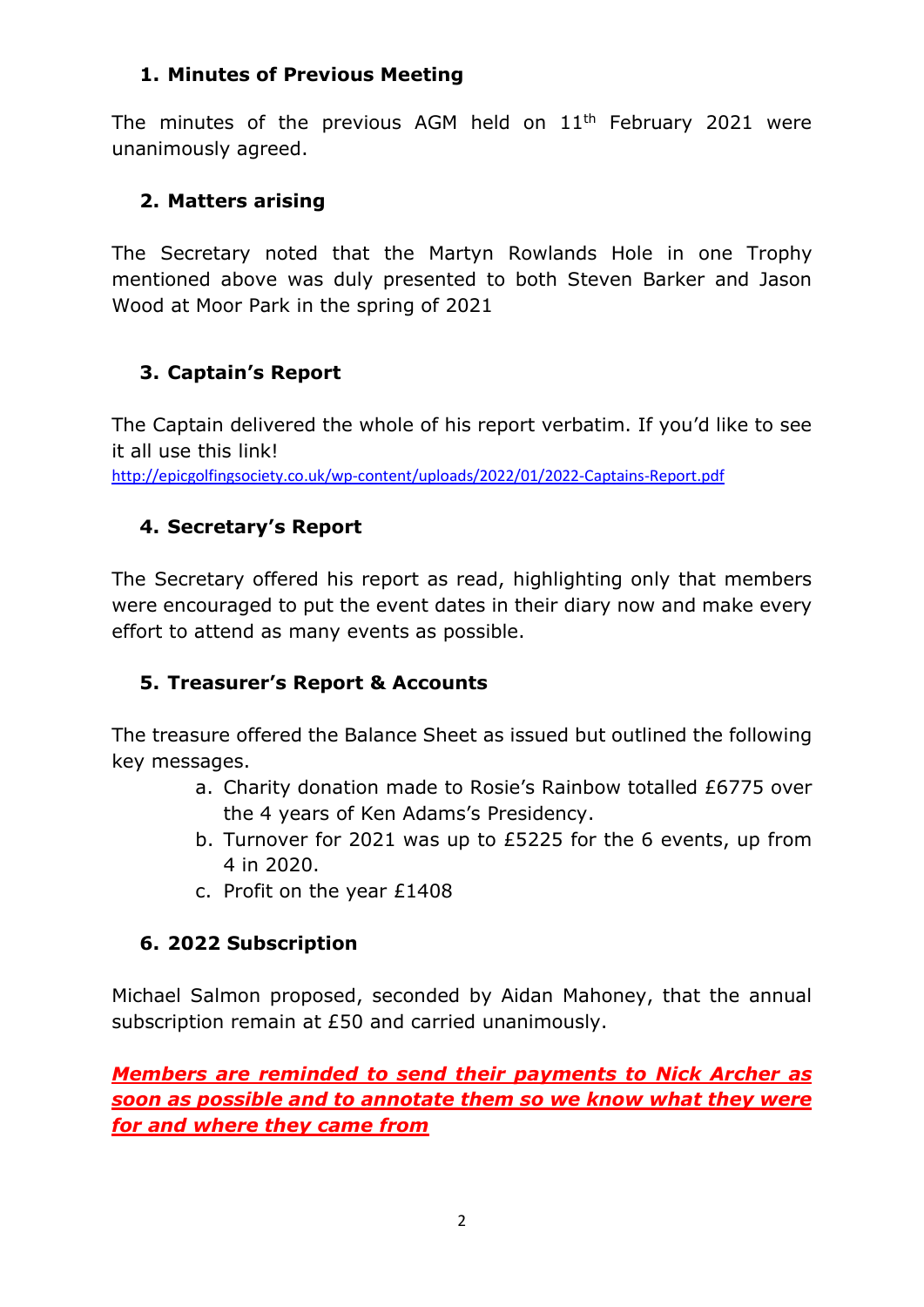## 7. Membership

Membership stands at 65 but will be subject to review status of a number who have overdue subscriptions from 2021. The Secretary informed the meeting of the 11 new members in 2021/2 namely, James Barrett, Richard Bartholomew, Callum Howie, Paul Ibson, Delwyn Jacobs, Adrian Pitt, Richard Poulter, Jarlath Rooney, Bradley Taylor, Danny Toseland and Robert White. The meeting welcomed them all. The Secretary pointed out that Martyn Howie had recruited the majority of these and thanked him for his efforts.

### Following on from this success ALL members should endeavour to introduce at least one, preferably young, new member to the Society.

# 8. Appointment of Officers and Committee

The Committee proposed that the officers for 2022 be as follows: -

Jason Wood – Captain Rob Seeley - Vice-Captain Nick Archer – Treasurer Neil Meixner – Secretary Ken Adams – President / Deputy Secretary Malcolm Marshall – Committee / Deputy Treasurer Darrell Lewis – Committee Neil Blundy – Committee Iain Stevenson – Committee / Past Captain Fiona Watson - Committee

The appointment of the Officers and Committee was proposed by Steven Barker, seconded by Matthew Jones and carried unanimously. Ther secretary informed the meeting that Ben Hurworth was standing down after serving for many years and he was thanked for all he had done.

# 9. New Captains thoughts and Tour Update

Jason Wood was enthusiastic about his year and particularly highlighted his desire to defeat the BAGS in the forthcoming annual clash this year to be held at Thorndon Park. He also confirmed that 28 members were touring to Vilamoura from 9-12 September. There is an opportunity to play additional golf on the Friday and Tuesday if tourists wish and Jason undertook to send details to tourists after the meeting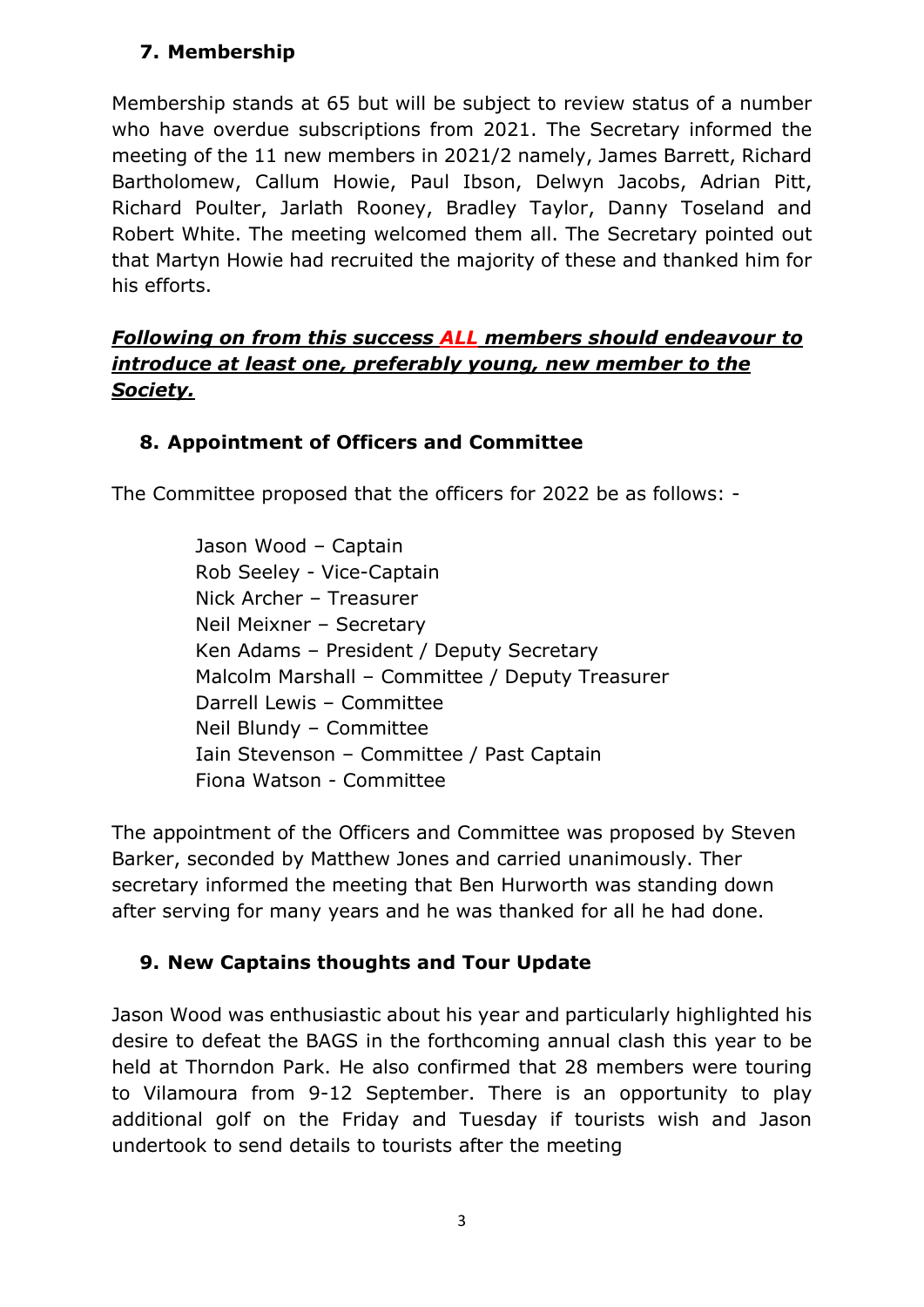# 10. Charity Day – Moor Park – 29th June 2022

Steven Barker outlined the progress so far and detailed £5k sponsors from Franchi Group & EH Smith. A number of Auction prizes had been donated and Steven asked if anyone had anything to offer up in this regard. All were encouraged to attend and indeed bring guests with deep pockets. The Secretary reminded all that it was £150 per person for the day.

# 11. 2022 Programme

The Secretary noted the 2022 programme had been issued to all. For the sake of good order here is a link to http://epicgolfingsociety.co.uk/wpcontent/uploads/2016/06/Programme-2022-Updated-21-12-21.pdf

# Please put these dates in your diaries.

# 12. President's Comments

Ken Adams thanked all for their continued support and reiterated that EPIC had raised a magnificent £6775 to date during his tenure. The drive to raise a huge amount for both the Captain's Charity and Rosie's Rainbow fund was helped as stated previously by Mr Barker by the £5k donations from the two named previously. The President expressed the desire to get another £5k sponsor!! The President further asked all at the AGM to try and get donations from their colleagues, suppliers, or fellow professionals. He also reminded all that it had been a challenge for so many charities during COVID and their need for financial help had not diminished. He reiterated thanks to all for their support.

### 13. AOB

The Secretary raised the following items for consideration

- a. Change to the Rules
	- i. It was proposed by Iain Stevenson and Seconded by Neil Blundy that "A Notice of the AGM is to be issued to all members of the Society together with supporting papers 28 days prior to the meeting. Members who wish to raise items must give written notice to the Secretary 14 Days prior to the meeting" should be amended to 14 and 7 days respectively and carried unanimously.
	- ii. For the sake of good order, it was proposed by Steven Barker and seconded by Ken Adams that "Committee meetings shall be held regularly during the currency of the year to implement the wishes of the members as agreed at the AGM and a quorum of members must attend." should be construed to apply to